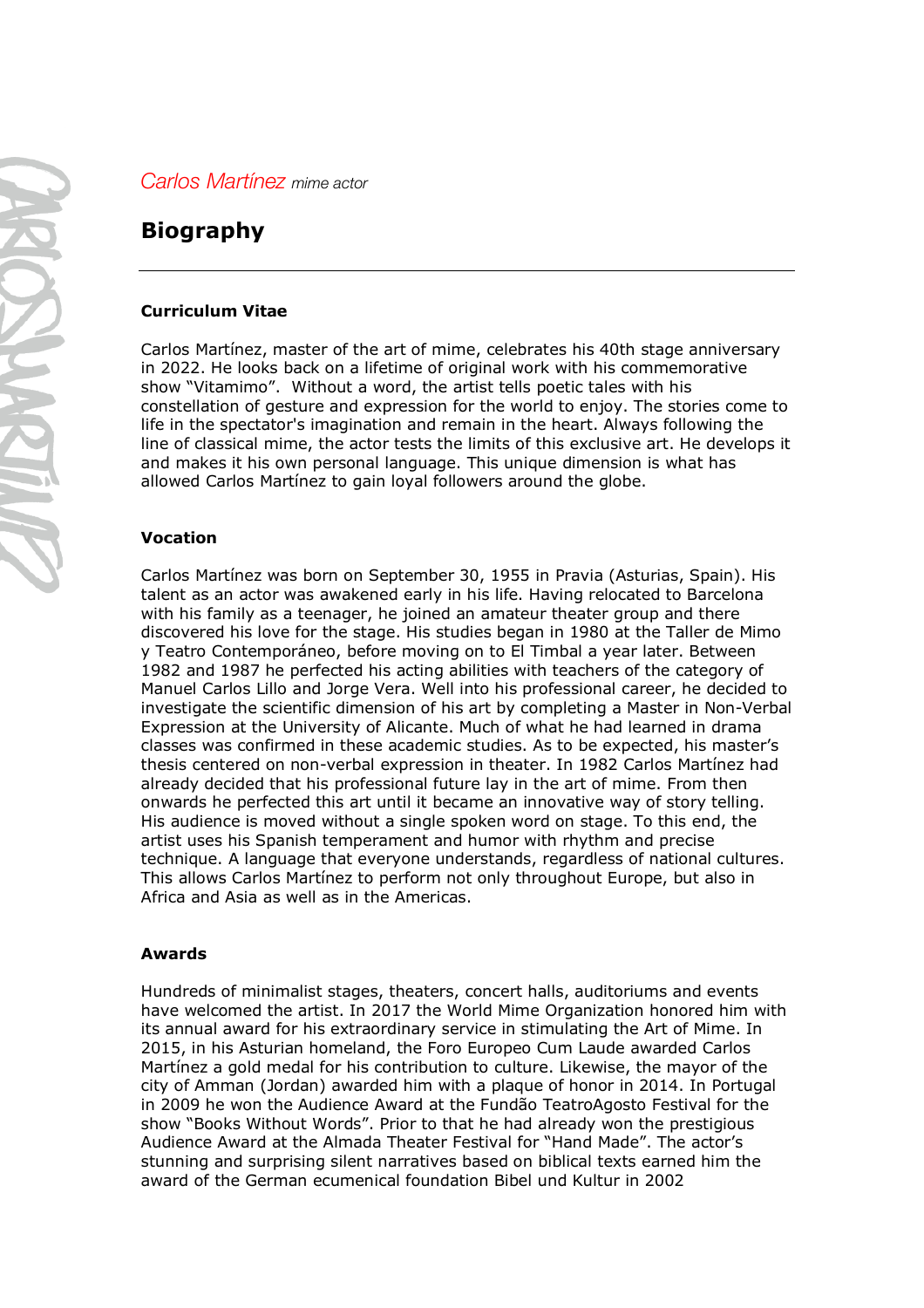## **Solo Shows**

Carlos Martínez has developed 10 solo shows:

- Vitamimo (2022; 40th anniversary show; director: Robert Long)
- Mirage (2012; director: Robert Long and Erich Koslowski)
- Time to Celebrate (2007; director: Robert Long)
- Human Rights (2004; director: Mercè Saumell; available on DVD)
- My Bible (2003; available on DVD)
- Books without Words (1996; director: Mercè Saumell; available on DVD)
- Hand Made (1992; available on DVD)
- Traces of Silence (1982)
- Mimologos (without makeup, personal anecdotes mingled with fragments of mime)
- An evening with… (the artist's selection)

## **Collaboration with other artists in uniquely crafted shows:**

• "Klassisch!" with concert pianist Shani Diluka (since 2015, directed by Robert Long)

• "Und die Ohren werden Augen machen" with the singer-songwriter Jürgen Werth (2019 / 2021; directed by Robert Long and Erich Koslowski)

• "Still & Stark" with the author Andreas Malessa (2005 / 2008; directed by Robert Long)

• "PianoMime" with the pianist and composer Johannes Nitsch (2001 / 2002; directed by Mercè Saumell)

• "Silent Night" with his most outstanding mime students (2000-2003; directed by Mercè Saumell)

## **Frequently invited guest in projects of other artists such as:**

• Tours and events with the German singer-songwriter Clemens Bittlinger

• "Josa and the Magic Fiddle", a musical performance with the Swiss singersongwriter Linard Bardill.

• "Pictures at an Exhibition" by Mussorgsky, with the Zurich Tonhalleorchester directed by Vladimir Ashkenazy, staged by Linard Bardill in collaboration with the Opera Ballet School and Robinson Children's Circus.

• "Imaginatio Miraculosa" with the Variation Project Orchestra (Bern) conducted by Droujelub Yanakiew.

• Joint performance with the Italian author and storyteller Ferruccio Cainero, at the initiative of the Casino Theater in Winterthur.